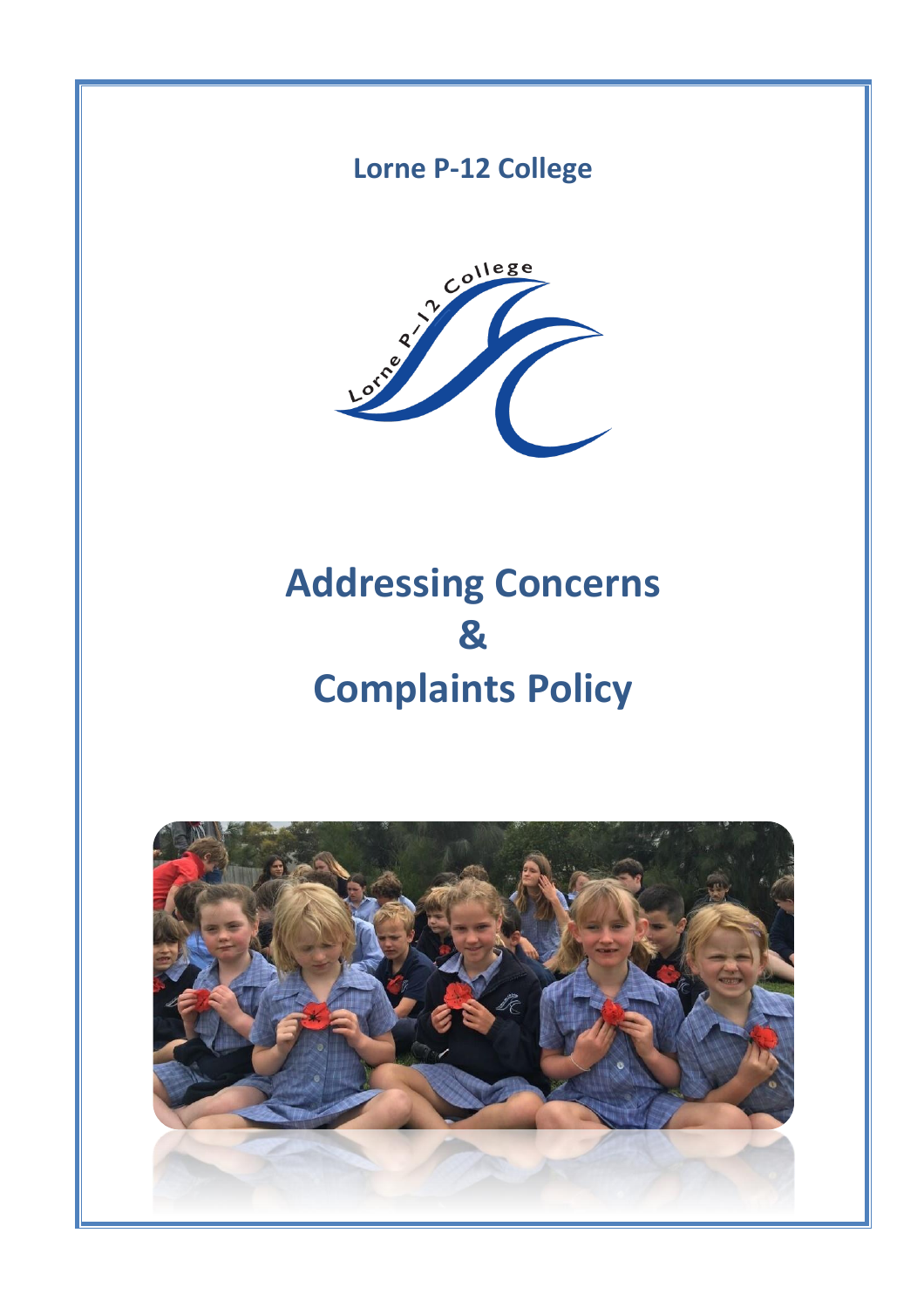#### **Purpose**

The purpose of this policy is to:

- Provide an outline of the complaints process at Lorne P-12 College so that members of the community are informed of how they can raise complaints or concerns about issues arising at our school
- Ensure that all complaints and/or concerns regarding Lorne P-12 College are managed in a timely, effective, fair and respectful manner.

#### **Scope**

This policy relates to complaints and concerns brought by parents, carers, students or members of our school community and applies to all matters relating to our school. In some limited instances, we may need to refer the complainant to another Department of Education and Training (DET) process where there are different mechanisms in place to review certain decisions for example, expulsion appeals.

#### **Implementation**

Lorne P-12 College welcomes feedback, both positive and negative, and is committed to continuous improvement. We value open communication with our families and are committed to understanding complaints and addressing them appropriately. We recognise that the complaints process provides an important opportunity for reflection and learning.

We value and encourage open and positive relationships with our school community. We understand that it is in the best interests of students for there to be a trusting relationship between families and our school.

When addressing a complaint, it is expected that all parties will:

- raise and discuss issues in a courteous and respectful manner
- acknowledge that the goal is to achieve an outcome that is in the affected student's best interests and acceptable to all parties
- act in good faith and respect the privacy and confidentiality of those involved, as appropriate
- recognise that all parties, including the broader school community, have rights and responsibilities that must be balanced
- recognise that schools and the Department may be subject to legal constraints on their ability to act or disclose information in some circumstances.

#### **Preparation for raising a concern or complaint**

Lorne P-12 College encourages parents, carers or members of the community who may wish to submit a complaint to:

- carefully consider the issues you would like to discuss
- remember you may not have all the facts relating to the issues that you want to raise
- think about how the matter could be resolved
- be informed by checking the policies and guidelines set by the Department.

The school expects a person raising a complaint to:

- do so promptly, as soon as possible after the issue occurs
- provide complete and factual information about the concern or complaint
- maintain and respect the privacy and confidentiality of all parties
- acknowledge that a common goal is to achieve an outcome acceptable to all parties
- act in good faith and in a calm and courteous manner, and value difference rather than judge or blame
- recognise that all parties have rights and responsibilities which must be balanced.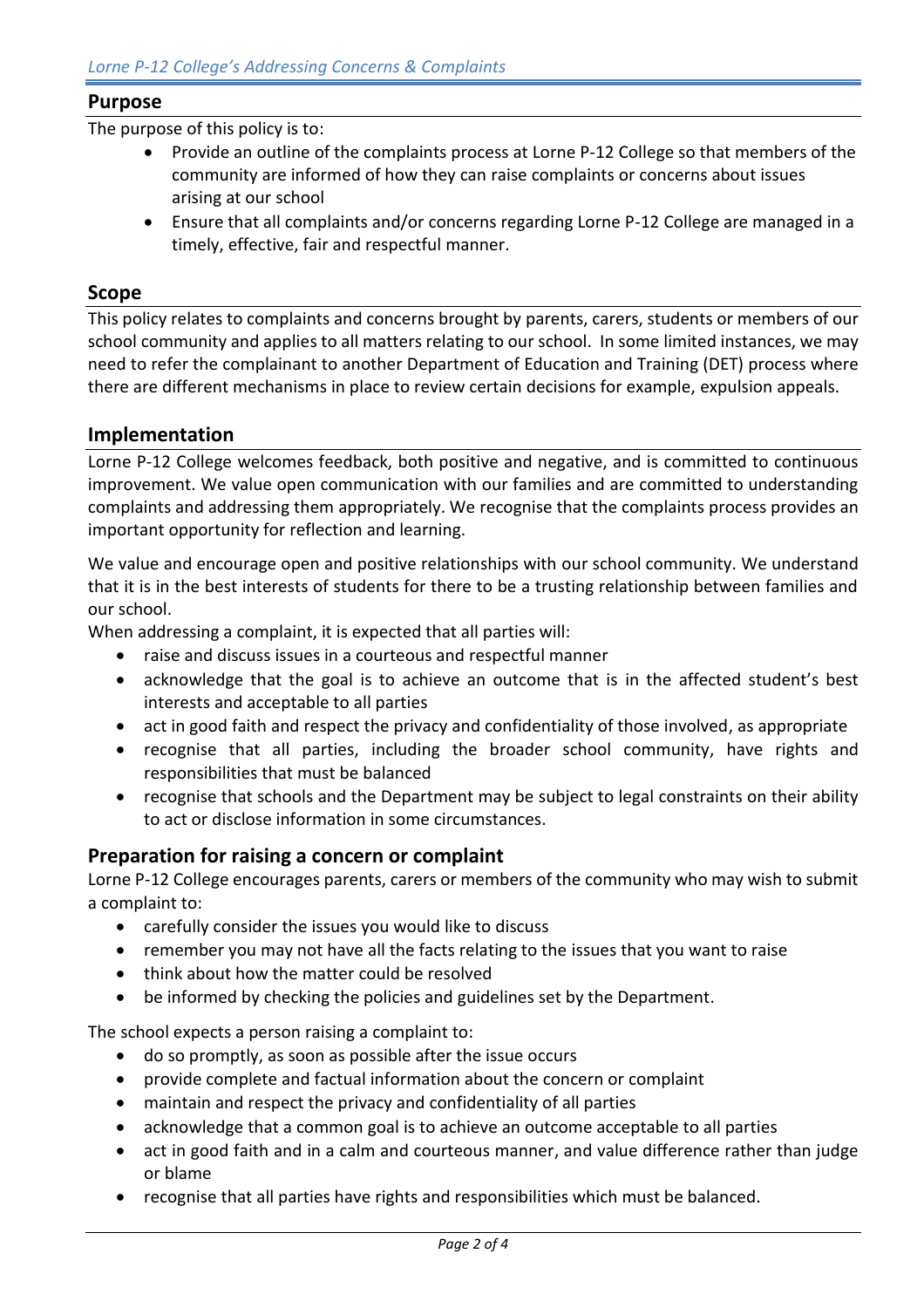The school will address any concerns or complaints received from parents:

- courteously, efficiently, fairly
- promptly, or within the timeline agreed with the person with the concern or complaint
- in accordance with due process, principles or natural justice and the DET's regulatory framework

#### **Complaints process**

Lorne P-12 College is always happy to discuss with parents/carers and community members any concerns that they may have. Concerns in the first instance should be directed to as follows.

The complainant should telephone, visit or write to:

- The student's teacher about learning issues and incidents that happened in their class or group
- A member of the leadership team, if students from several classes are involved
- The Assistant Principal about issues relating to staff members or complex student issues
- The Principal about issues relating to school policy, school management, staff members or very complex student issues.

Where possible, school staff will work with you to ensure that your concerns are appropriately addressed.

Where concerns cannot be resolved in this way, parents or community members may wish to make a formal complaint to the Principal or Assistant Principal. If you would like to make a formal complaint, in most cases, depending on the nature of the complaint raised, our school will first seek to understand the issues and will then convene a resolution meeting with the aim of resolving the complaint together.

The following process will apply:

- 1. **Complaint received:** Please either email, telephone or arrange a meeting through the front office with the Assistant Principal or Principal, to outline your complaint so that we can fully understand what the issues are. We can discuss your complaint in a way that is convenient for you, whether in writing, in person or over the phone.
- 2. **Information gathering:** Depending on the issues raised in the complaint, the Principal, Assistant Principal or nominee may need to gather further information to properly understand the situation. This process may also involve speaking to others to obtain details about the situation or the concerns raised.
- 3. **Response:** Where possible, a resolution meeting will be arranged to discuss the complaint with the objective of reaching a resolution satisfactory to all parties. In some circumstances, the Principal may determine that a resolution meeting would not be appropriate. In this situation, a response to the complaint will be provided in writing.
- 4. **Timelines:** Lorne P-12 College will acknowledge receipt of your complaint as soon as possible (usually within 48 hours) and will seek to resolve complaints in a timely manner. Depending on the complexity of the complaint, the school may need some time to gather enough information to fully understand the circumstances of your complaint. We will endeavour to complete any necessary information gathering and hold a resolution meeting where appropriate within 10 working days of the complaint being raised. In situations where further time is required, we will consult with you and discuss any interim solutions that can be put in place.